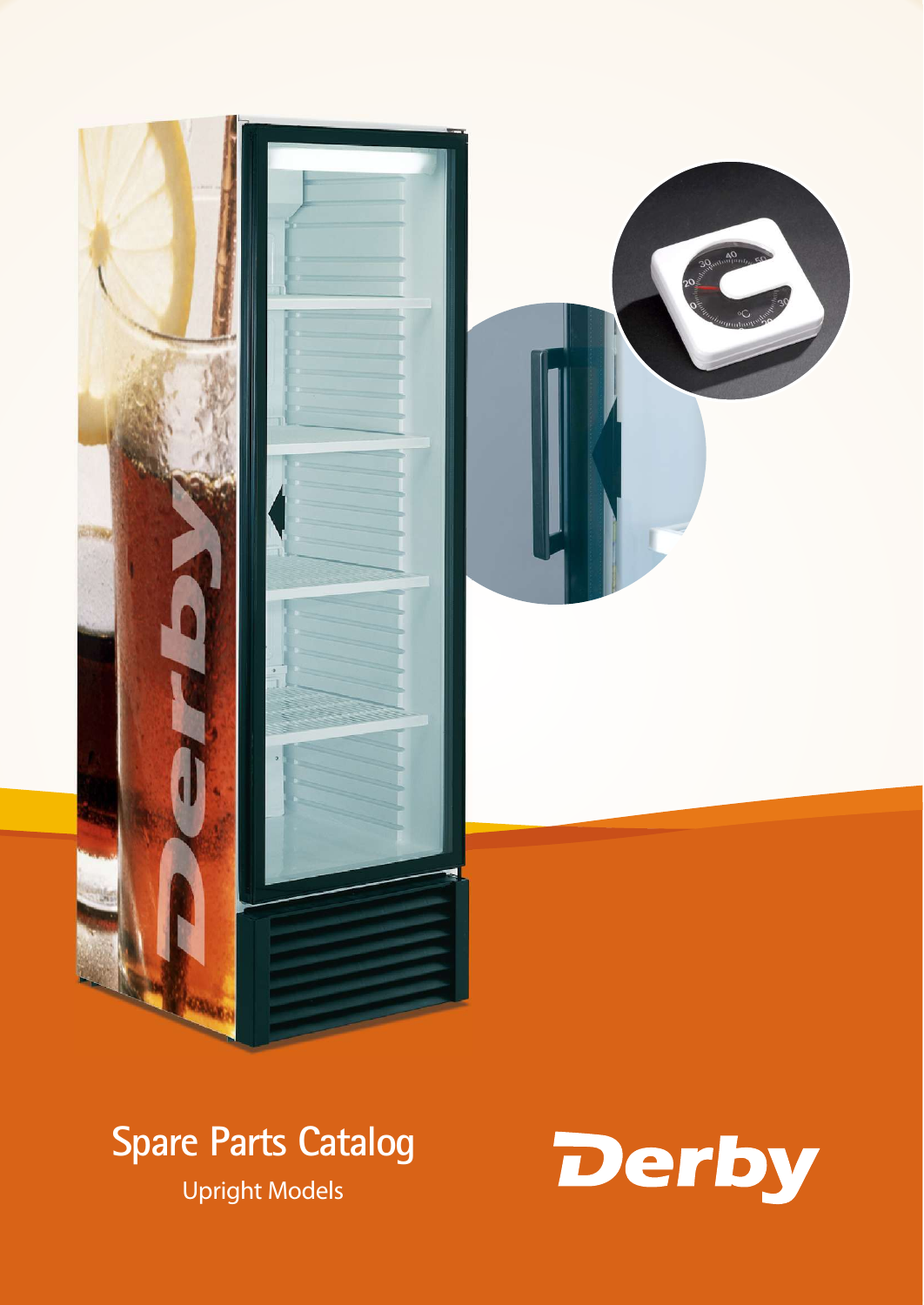## Global 8 and 48



#### **Global 8 FD** Item 808 301

Height: 870 mm Depth: 510 mm Width: 495 mm



#### **Global 8 CD** Item 808 001

Height: 870 mm Depth: 510 mm Width: 495 mm



#### **Global 48 F** Item 888 320

Height: 1915 mm Depth: 655 mm Width: 595 mm



#### **Global 48 CD** Item 888 018

Height: 1915 mm Depth: 655 mm Width: 595 mm



**Global 48 C** Item 888 140

Height: 1915 mm Depth: 655 mm Width: 595 mm



www.derby.dk www.metalfriosolutions.com

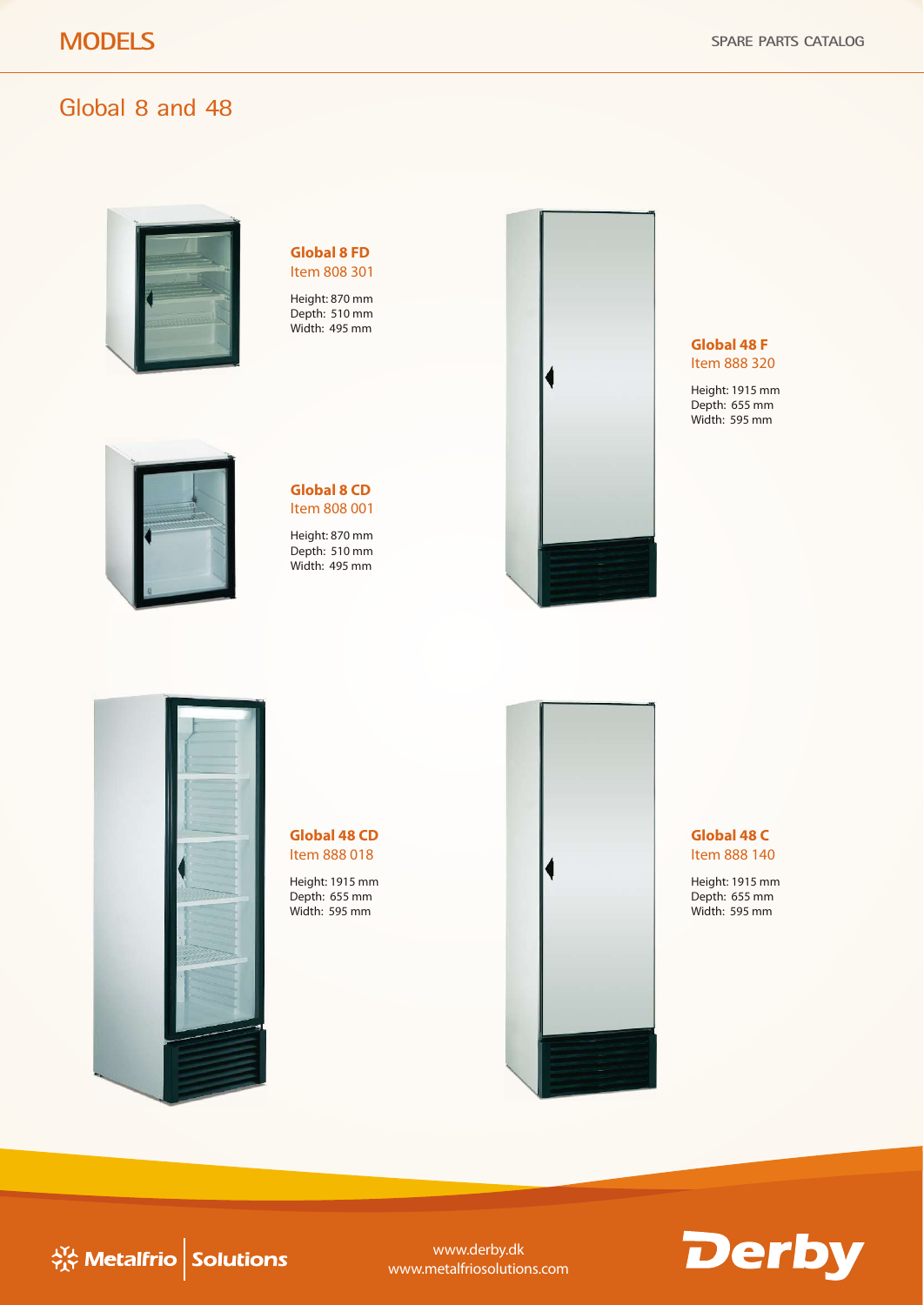# **MODELS**

### **Global**



Standard shelf for Global 38 & 48 - item 280.317 Shelf for Global 48 CDCP - item 280.168





Shelf for Global 38 & 48 - item 280.211



Shelf basket for Global 38-48 F & FD - item 280.144



Shelf basket - item 280.215



Shelf for Global 8 - item 280.170



Shelf for Global 8 - item 280.171



Front grill - item 151.096





www.derby.dk www.metalfriosolutions.com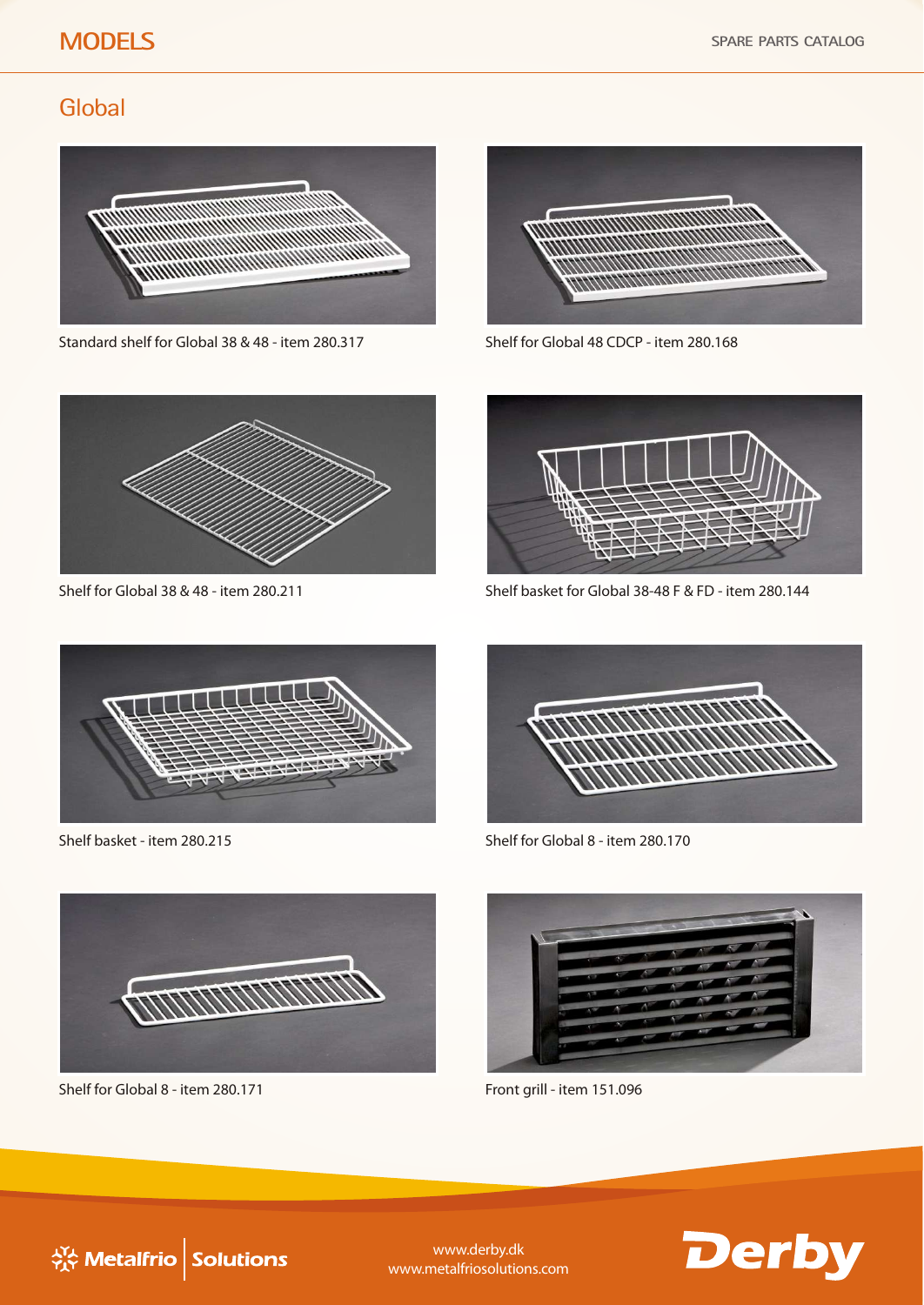# **MODELS**

## **Global**



Thermometer - item 330.021 Door handle - item 010.084







Lock for Gloal 8 - item 010.426 Lock for Global 38 & 48 - item 010.729





www.derby.dk www.metalfriosolutions.com